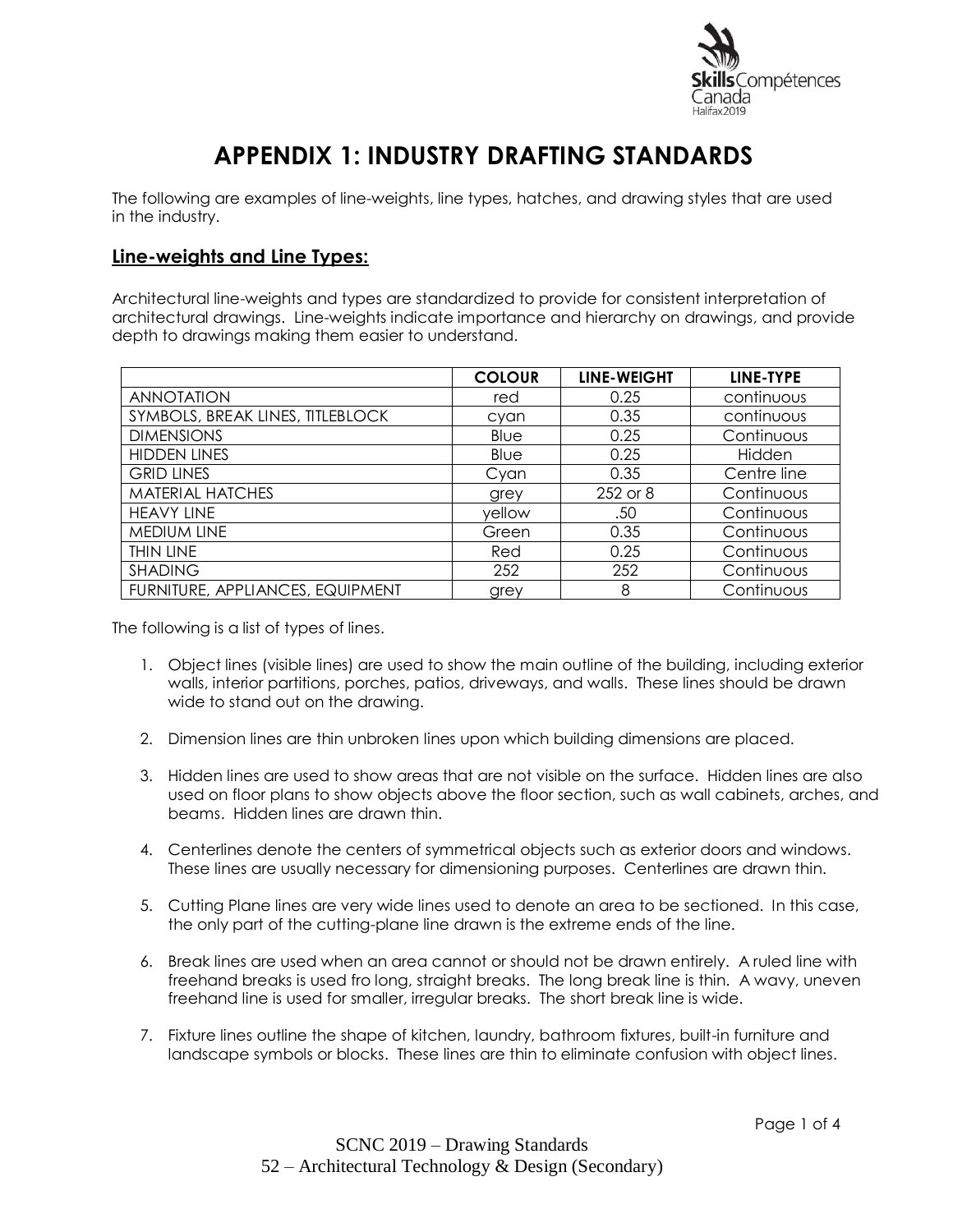

- 8. Leaders are used to connect a note or dimension to a symbol or to part of the building. They are drawn thin and sometimes are curved to eliminate confusion with other lines.
- 9. Section lines are used to indicate the cut surface in sectional drawings. A different symbol pattern is used for each building material. The section lining patterns are drawn thin.
- 10. Borderlines are the heaviest lines used on a drawing and are often preprinted with the title block. Borderlines define the active area of a drawing sheet.
- 11. Lettering, labels, notes, dimensions, and descriptions must be legible on architectural drawings if they are to be an effective means of graphic communications.

#### **Material Hatches**

Material hatches will differ between presentation and working drawings.

Hatches are extremely important as they differentiate materials when viewing a drawing in 2D. At a minimum, hatches should be shown for batt insulation, plywood, OSB, solid wood, concrete, gravel, and earth. On presentation style drawings hatches indicate finish materials types, like flooring in plans, or siding, stucco, stone, etc. in elevation.

#### **Presentation Drawings VS. Working Drawings:**

Architectural drafting styles differ depending on the use of the drawing.

**Presentation style drawings** are created to convey a message to a client or member of the public who may not require all the information of a technical drawing. The drawings feature strong simple lines for the built structure and lighter lines and hatches to indicate furniture, landscaping, finishes, etc. Presentation drawings typically have no dimensions or just overall building L x W or heights in the case of an elevation; annotation is also kept minimal, with room names and areas but no technical call-ups.

**Working drawings** are produced for contractors and trades people to price and build from. Information on working drawings needs to be detailed and concise. Grids, dimensions, annotation, symbols, hatches, etc. are all used to create a set of instructions that will be used to construct the building. Unnecessary information, like furniture, is excluded from working drawings.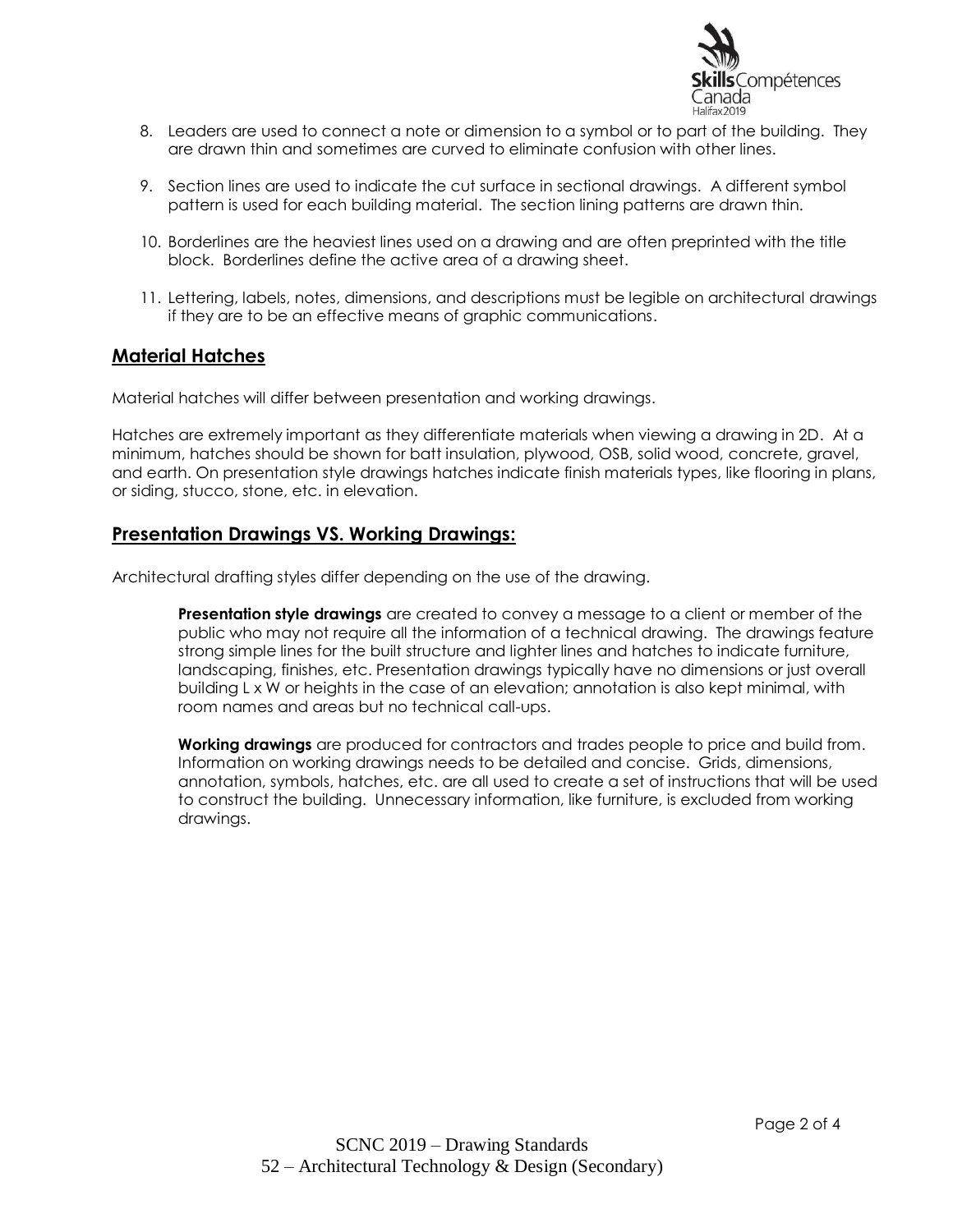

### **Presentation Drawing Example:**



**Working Drawing Example:**